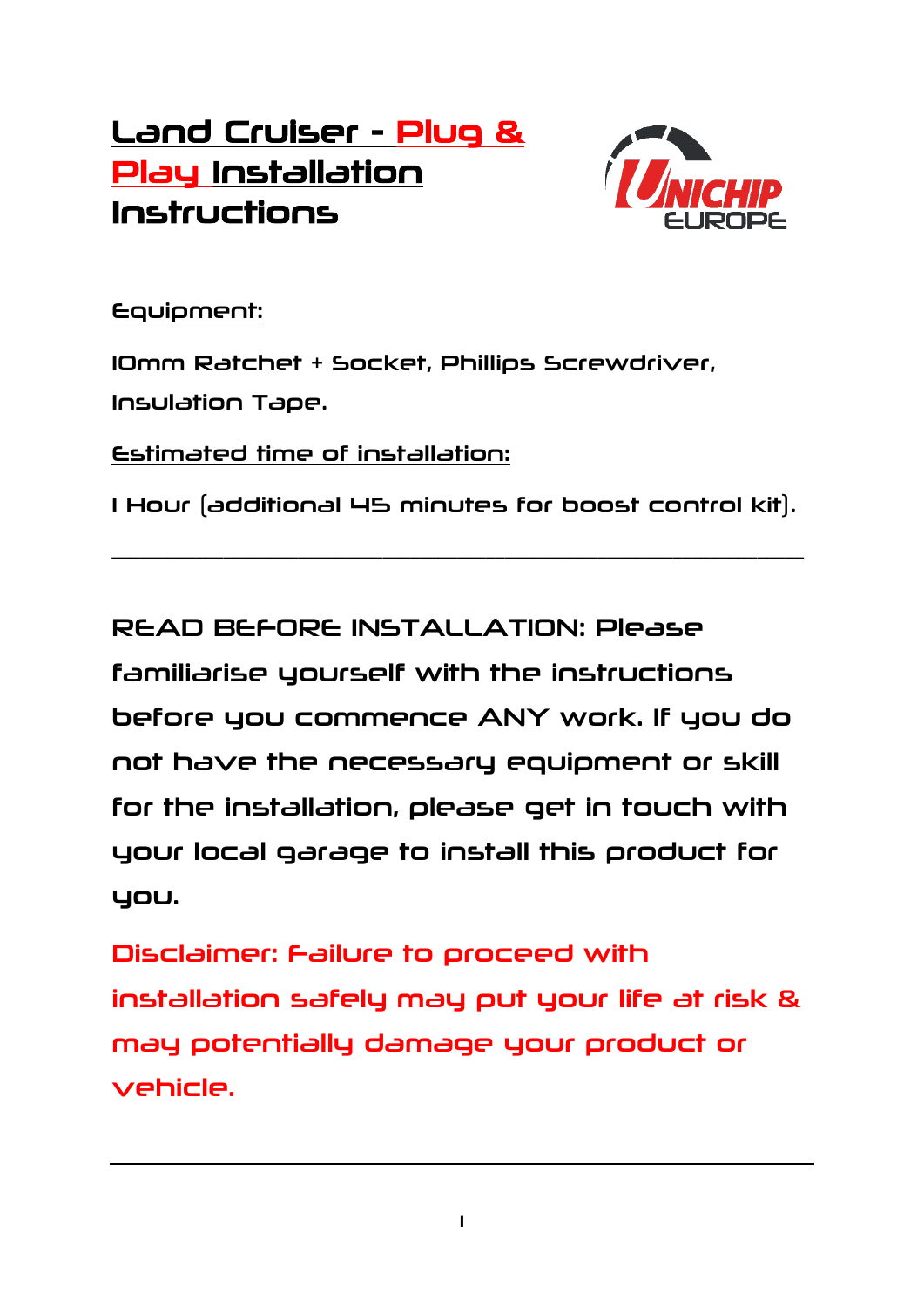## Installation Process:

- (A.I) Disconnect the negative terminal of the battery(s).
- (A.II) Open your glove box & push in the sides, allowing it to fall forwards & reveal a black plastic cover.



 $[A.III]$  With the use of your

Fig 1: Glovebox cover removal

Phillips screwdriver, remove the 3 black screws holding the cover in place (FIG. 1).

- (A.IV) Removal of the cover will give you a clear view of your vehicle's ECU, held in by 3 x silver 10mm bolts  $[FlG, \exists]$ .
- $[A.V]$  Remove all  $\exists$  silver bolts.
- (A.VI) The ECU will now move out of it's location, allowing for the 4 connector plugs to be safely unplugged. Disconnect the plugs & then set the ECU to one side.
- (A.VII) Take your Unichip harness kit and plug the vehicle's ECU plugs into the Unichip module. The 4 plugs on the Unichip's harness can then be plugged into the vehicle's original ECU.



Fig 2: Vehicle's ECU.

- (A.VIII) Your map switch can be located anywhere

that is suitable. The wires can then be run back to the ECU, and then plugged into the '3-pin' triangular plug on the Unichip harness.

IF YOU HAVE ALSO PURCHASED THE BOOST CONTROL KIT, CONTINUE WITH THIS INSTALLATION ONTO SECTION B. IF NOT, PLEASE SKIP TO SECTION C.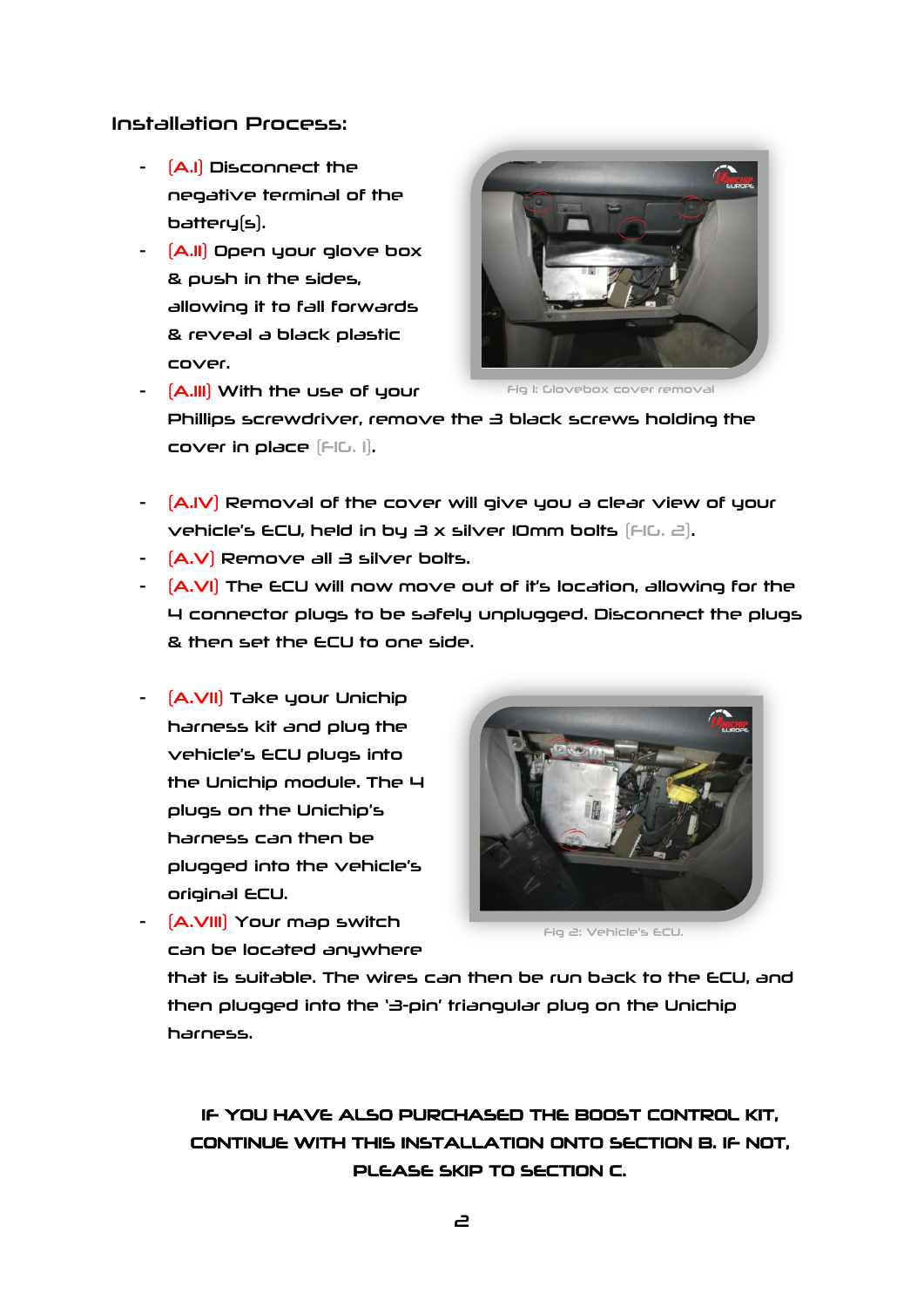- $[**B**$ .I $]$  From the glove box area, pass the two terminated wires through the bulkhead grommet into the engine compartment.
- (B.II) Rout the wire along the bulkhead, securing where necessary, round to the air intake box.
- (B.III) Remove the air box to gain access to the turbo charger.
- $[BN]$  Mount the provided boost solenoid AWAY from any heat, but on the side of the engine bay to the closest side to your vehicle's turbo.
- $(B.V)$  Directly beneath the turbo and at the front is a 5cm long rubber pipe, linking the front of the turbo compressor housing via a 90° metal fitting to the wastegate actuator canister. You will not be able to see this, however, you can feel it quite easily (especially the 90° fitting on the face of the inlet compressor housing).
- $[$ B.VI $]$  Once located, remove the rubber pipe from the 90 $^{\circ}$  fitting on the compressor housing. The other end will go to the wastegate actuator and needs to be removed.
- $[$ B.VII $]$  The supplied vacuum hose needs to be fitted to the 90 $^{\circ}$ fitting on the front of the compressor housing, to the metal port of the boost solenoid (the same side as the electrical multiplug).
- (B.VIII) Take another piece of the supplied vacuum hose. Connect it to the wastegate actuator, and the other end to be fitted to the vertical port of the boost solenoid.
- $[BJ/X]$  The third port of the new boost solenoid will not need any vacuum hose fitted to it; this is the vent. (If you use your vehicle off-road then we advise to a run a pipe from the vent port & into the air box, or alternatively, rout it high in the engine compartment).
- (B.X) Insert the ready terminated wires into the boost control solenoid 2-way plug. Red goes to positive  $[+]$ , and white with the red trace to negative (-).